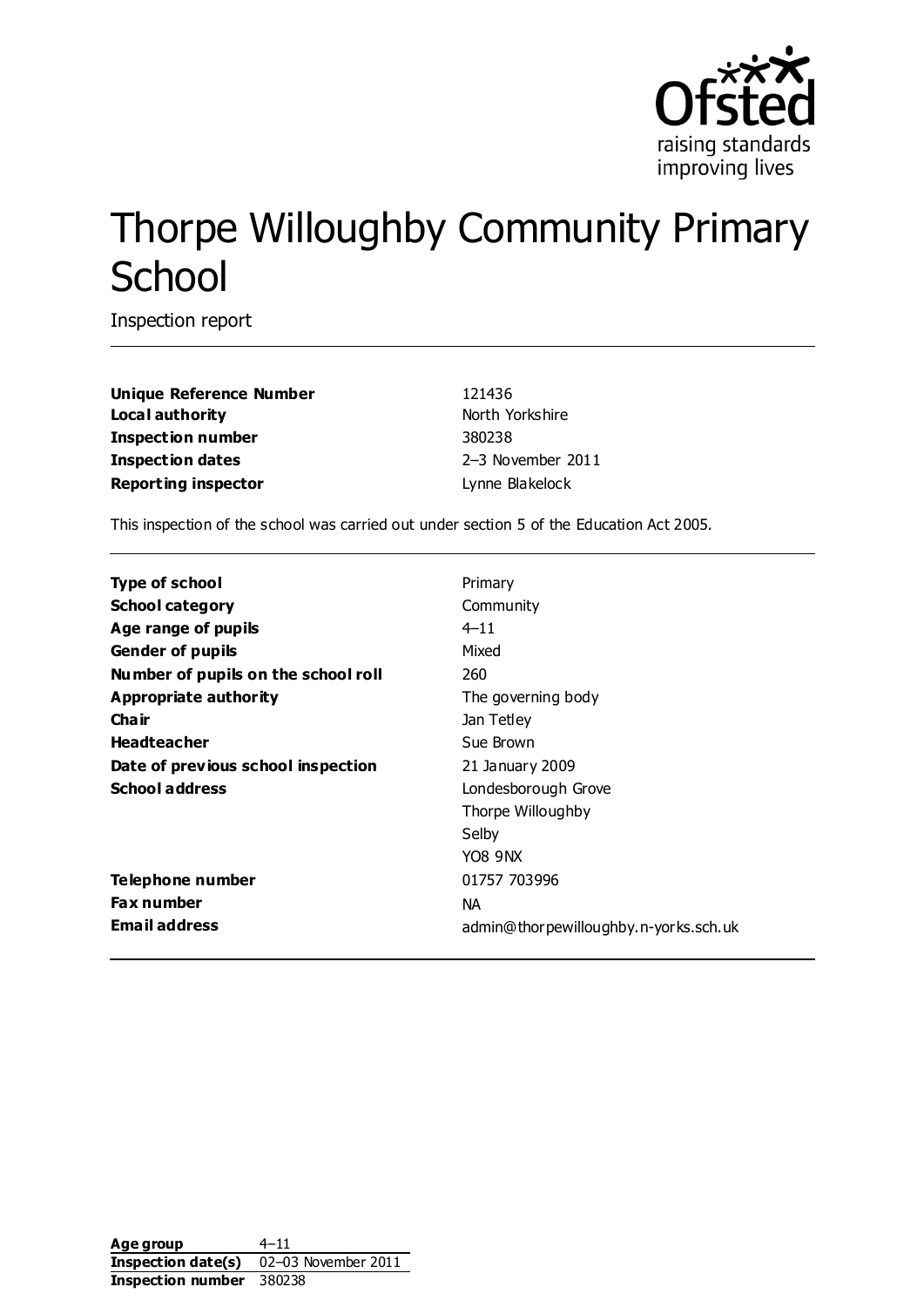The Office for Standards in Education, Children's Services and Skills (Ofsted) regulates and inspects to achieve excellence in the care of children and young people, and in education and skills for learners of all ages. It regulates and inspects childcare and children's social care, and inspects the Children and Family Court Advisory Support Service (Cafcass), schools, colleges, initial teacher training, work-based learning and skills training, adult and community learning, and education and training in prisons and other secure establishments. It rates council children's services, and inspects services for looked after children, safeguarding and child protection.

Further copies of this report are obtainable from the school. Under the Education Act 2005, the school must provide a copy of this report free of charge to certain categories of people. A charge not exceeding the full cost of reproduction may be made for any other copies supplied.

If you would like a copy of this document in a different format, such as large print or Braille, please telephone 0300 123 4234, or email [enquiries@ofsted.gov.uk](mailto:enquiries@ofsted.gov.uk)

You may copy all or parts of this document for non-commercial purposes, as long as you give details of the source and date of publication and do not alter the information in any way.

To receive regular email alerts about new publications, including survey reports and school inspection reports, please visit our website and go to 'Subscribe'.

Piccadilly Gate Store Street Manchester M1 2WD

T: 0300 123 4234 Textphone: 0161 618 8524 [enquiries@ofsted.gov.uk](mailto:enquiries@ofsted.gov.uk) [www.ofsted.gov.uk](http://www.ofsted.gov.uk/)



© Crown copyright 2011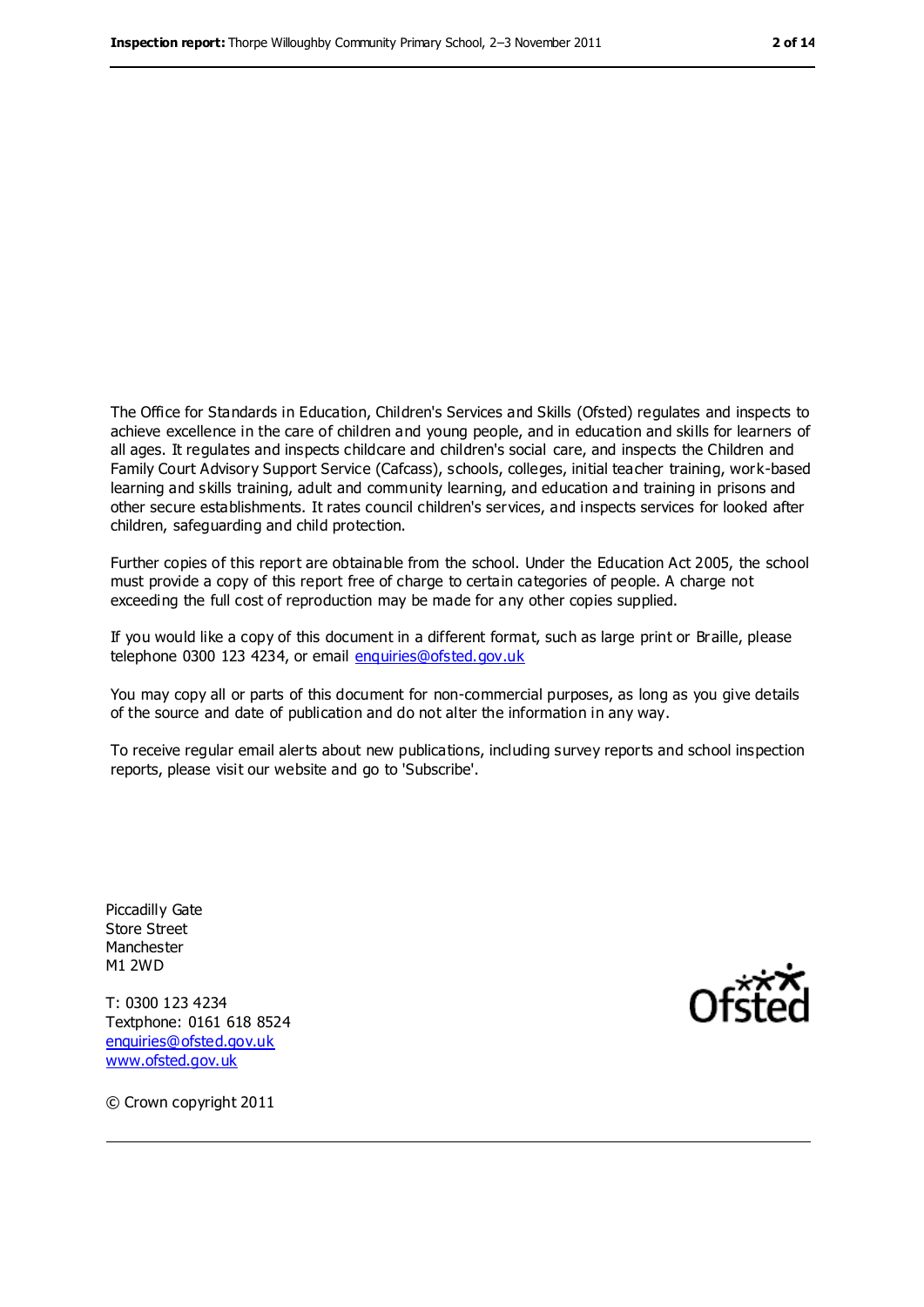# **Introduction**

This inspection was carried out by three additional inspectors, who observed 13 teachers in 24 lessons. They held meetings with a group of pupils, with senior and middle leaders and with representatives of the governing body. The inspectors observed the school's work, and looked at documentation relating to the attainment and achievement of pupils, the safeguarding of pupils, and a range of policies, plans and procedures. They analysed staff and pupils' questionnaires and the 67 questionnaires returned by parents and carers.

The inspection team reviewed many aspects of the school's work. It looked in detail at a number of key areas.

- The quality of teaching and support in mathematics.
- How effectively the school is using information collected about pupils' progress, to raise achievement, from the Early Years Foundation Stage onwards.
- The impact of targets and marking on pupils' ownership of their learning and on their rate of progress.

# **Information about the school**

This is an average-sized primary school. Most pupils are of White British heritage. A small proportion of Traveller children attend the school. Almost one fifth of pupils travel from outside of the area to attend. A below-average proportion of pupils have special educational needs and/or disabilities, of which most are speech, language and communication difficulties or behavioural, social and emotional difficulties. The proportion of pupils known to be eligible for free school meals is below average. The school is an enhanced mainstream school for communication and interaction. It has been awarded the Inclusion Quality Mark for the last three years. The school has achieved the UNICEF (United Nations international Children's Emergency Fund) Award, 'Rights Respecting Schools' Award Level 1, Healthy Schools status and the Activemark. It has achieved the Leading Aspect Award for the Vital Role of Teaching Assistants.

The Thorpe Willoughby Child Care Centre is situated on the site and managed by an outside provider. It is subject to a separate inspection.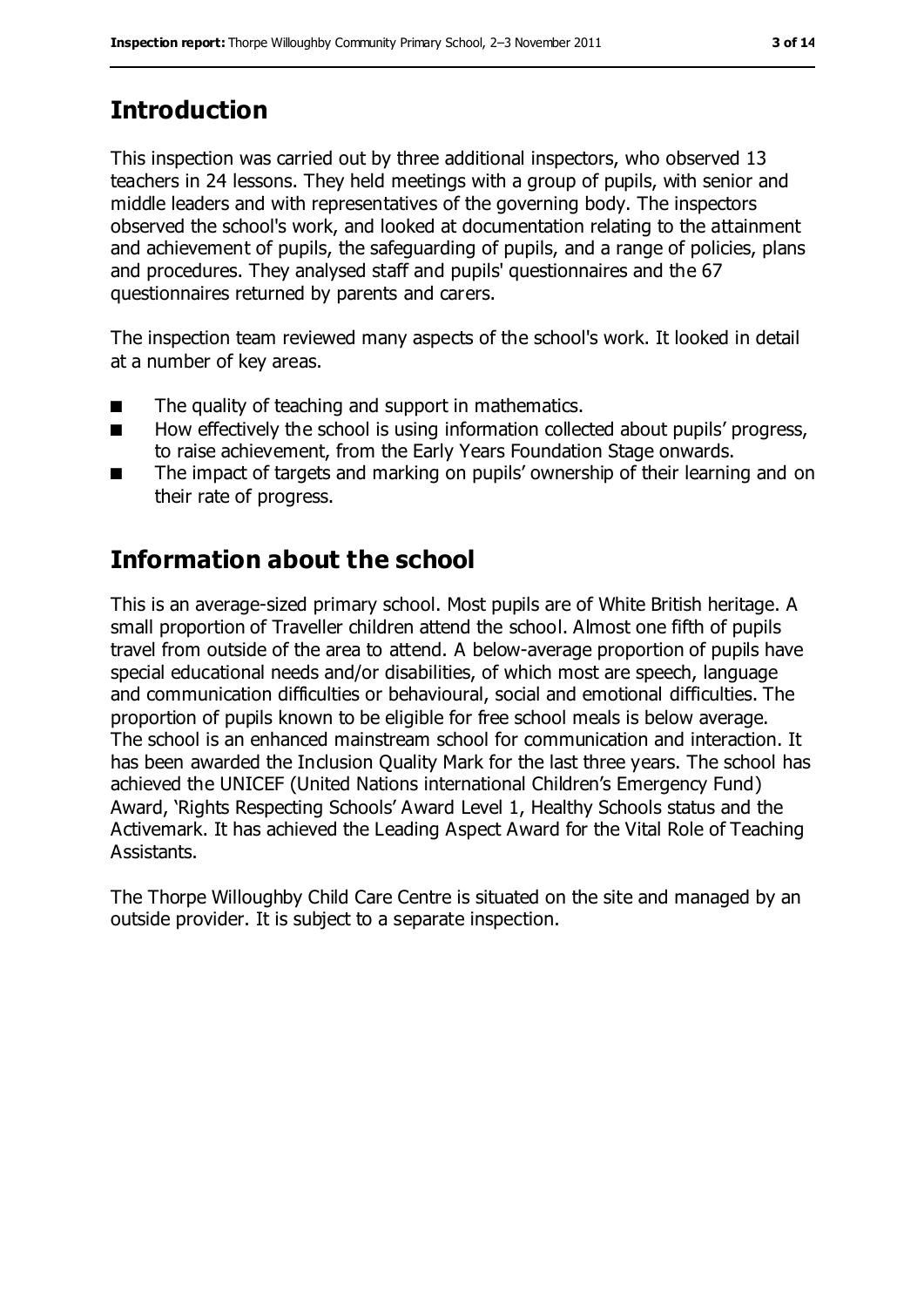**Inspection grades: 1 is outstanding, 2 is good, 3 is satisfactory and 4 is inadequate** Please turn to the glossary for a description of the grades and inspection terms

# **Inspection judgements**

#### **Overall effectiveness: how good is the school? 3**

#### **The school's capacity for sustained improvement 3**

#### **Main findings**

This is a satisfactory school. It provides a happy and secure environment in which pupils behave well and feel safe. Their personal development is good, for example, in the extent to which they adopt healthy lifestyles and in the good contribution they make to school and community. Pupils' spiritual, moral, social and cultural development is good as is the quality of care, guidance and support they receive. Pupils' enjoyment of learning is increasingly related to the good curriculum the school provides. By the end of Year 6, attainment in English and mathematics is broadly average, demonstrating pupils' satisfactory progress and achievement through the school from starting points in Reception that overall are typical for their age. Children in the Early Years Foundation Stage make good progress towards their early learning goals because provision and leadership and management are good.

Acting on the recommendations from the previous inspection, the school has focused its energies on raising achievement and has made satisfactory progress in making improvements. More efficient and effective use is made of the regular data collected about pupils' progress. Intervention groups, designed to provide targeted support for pupils, are addressing specific gaps in learning and providing a more secure base for pupils to further develop their skills in both mathematics and English. Shared systems to ensure the systematic development of skills and learning from the Early Years Foundation Stage onwards are also driving improvement. There is some good teaching, more so in Key Stage 2, where progress accelerates. However, progress is satisfactory overall because most teaching is satisfactory rather than good. In English and mathematics, pupils are motivated by their targets to work towards their potential, to monitor what they and others have learnt and to consider the next steps in their learning. Older pupils, especially, respond very positively to this responsibility. Regular marking gives them specific guidance about how to improve further. While data is used very carefully to guide teachers' planning in some lessons, there is not a consistent enough focus on this across the school. In some classes not enough attention is paid to the level of pace and challenge. In mathematics, the greater focus on helping pupils to understand mathematical terms, as well as on calculations and problem-solving, is pointing to improved outcomes for pupils this year.

Appropriate improvement planning is in place, based on comprehensive monitoring and accurate self-evaluation of the school's work by leaders and managers at all levels. However, the monitoring of teaching and learning does not focus closely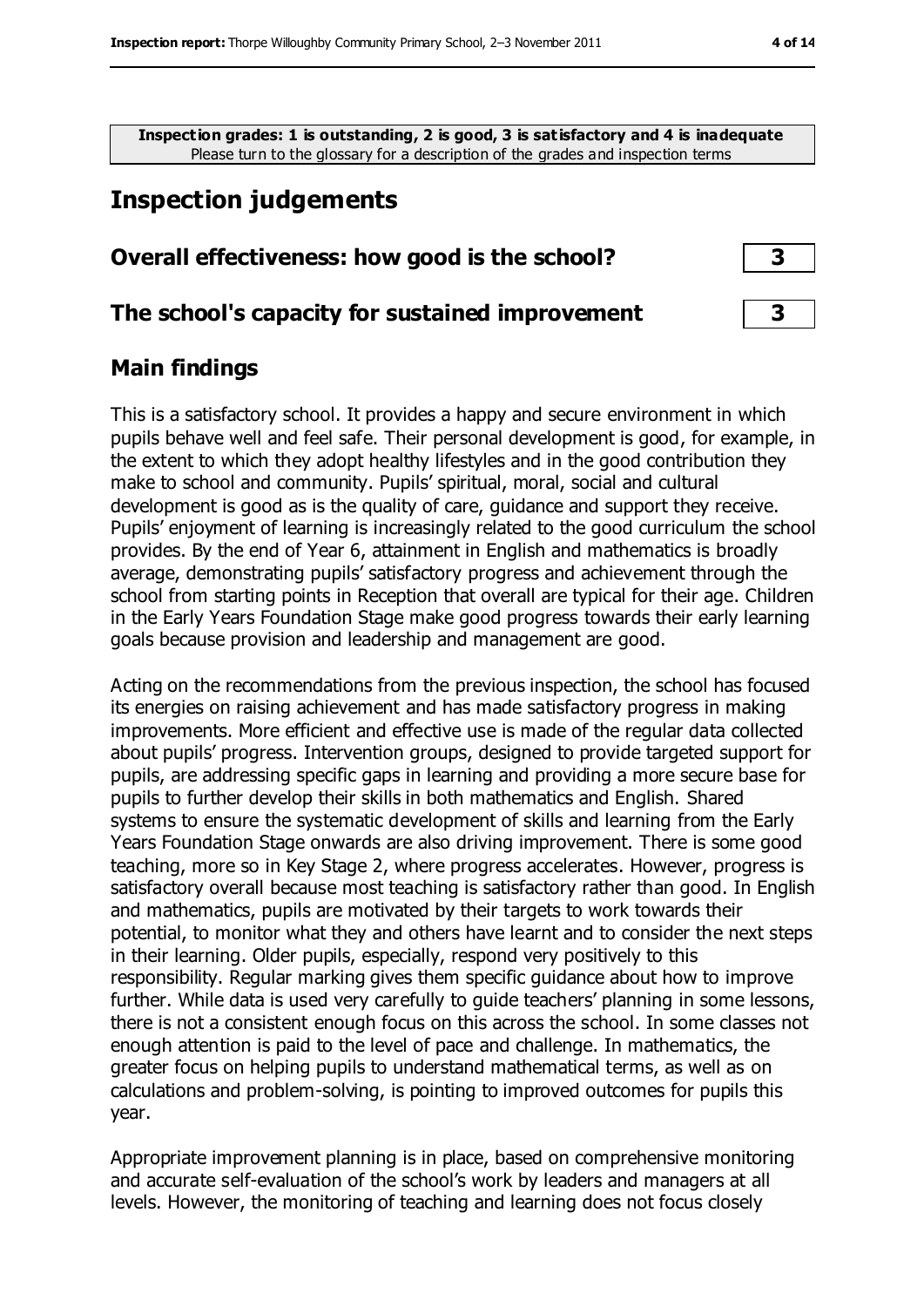enough on the impact of teaching on pupils' learning. The school has made satisfactory improvement since its previous inspection. Improved use of data and the development of intervention groups confirm its satisfactory capacity for sustained improvement.

Up to 40% of the schools whose overall effectiveness is judged to be satisfactory may receive a monitoring visit by an Ofsted inspector before their next section 5 inspection.

## **What does the school need to do to improve further?**

- Accelerate progress and raise attainment by ensuring that:
	- teaching is consistently good or better across the school
	- teachers make consistent use of assessment information to plan work that  $\equiv$ provides appropriate levels of challenge to pupils of all abilities, particularly in Key Stage 1
	- a brisk pace of learning in all lessons.
- Ensure that monitoring of teaching and learning places a greater emphasis on learning outcomes for pupils so that teachers and managers can measure the effectiveness of teaching by its impact on these.

#### **Outcomes for individuals and groups of pupils 3**

Pupils enjoy learning. They develop their reading and writing skills satisfactorily. For example, in a Year 2 lesson, pupils showed a satisfactory understanding of the different sounds that a letter can make in the context of a specific word. Pupils in Year 4 have gaps in their learning from previous years and their progress last year was slower than other year groups. However, they are now catching up. For example, they have a secure understanding of mathematical concepts, such as place value and the four basic operations, including multiplication. In a numeracy lesson, they made good progress in representing data in a graph.

Pupils particularly enjoy being able to show that they can apply their learning. Those with speech, language and communication difficulties are developing their listening and remembering skills well, and show that they can give instructions to each other with increasing confidence. Those pupils with special educational needs and/or disabilities make satisfactory progress through the school, for example, in aspects such as sentence construction. A small group of carefully supported pupils in Year 5 made good progress in calculating area. Pupils known to be eligible for free school meals and those from Traveller families make similar progress to other groups.

Encouraged by the inclusive ethos promoted by the school, pupils work and play together constructively. A variety of opportunities to take responsibility enable many of the pupils to make good progress in developing organisational and team work skills and make a good contribution to the community. The curriculum makes a positive contribution to pupils' good spiritual, moral, social and cultural development. Pupils show a good understanding of right and wrong, are tolerant and have learned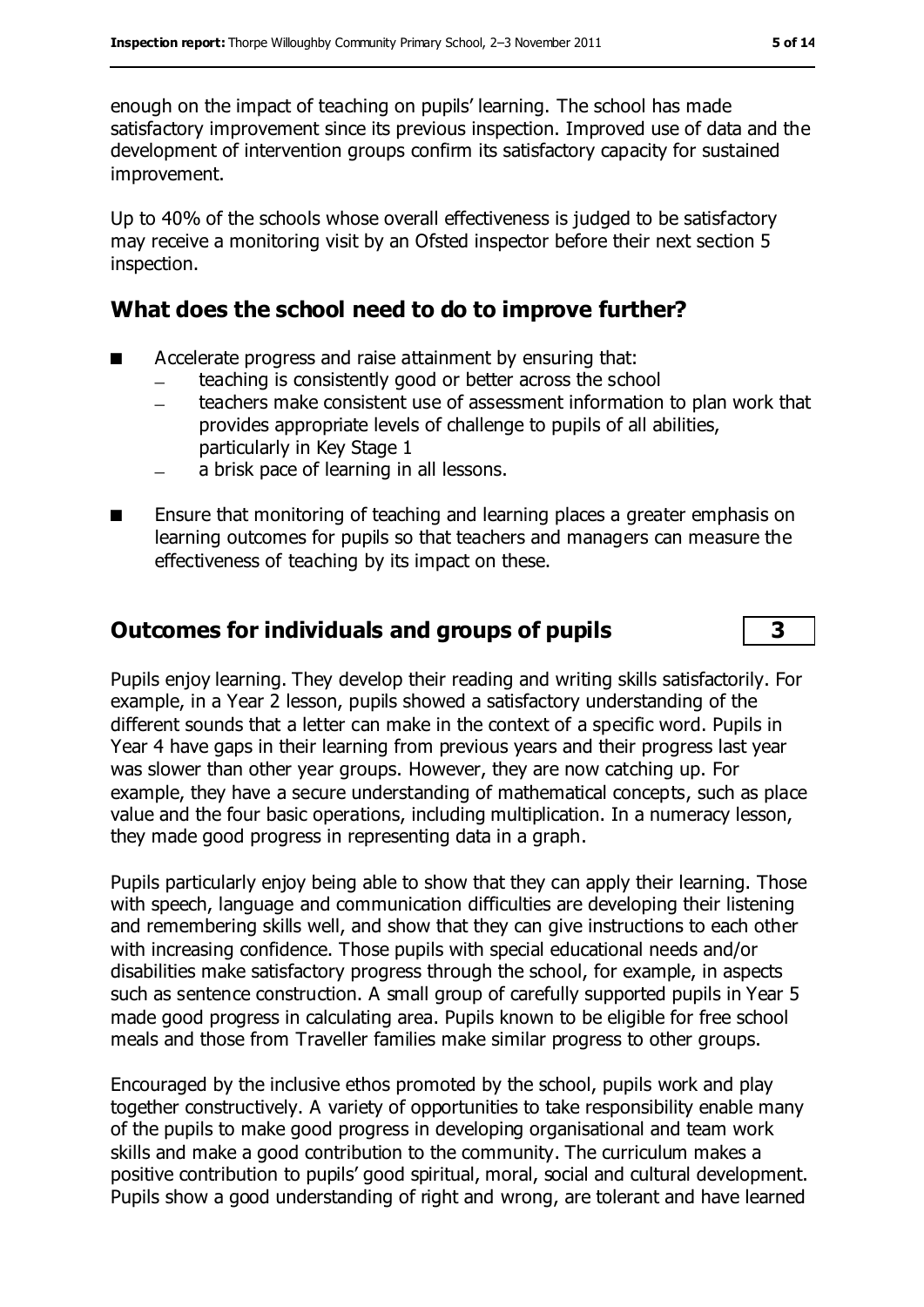much from the 'Rights Respecting' programme. One pupil demonstrated this understanding by saying, 'We think about our rights and it shows us how much we actually have. If you've got a right, you've got a responsibility.' Pupils know it is important to keep fit through regular exercise and develop healthy eating habits. Pupils have a good understanding of how to be safe and to stay safe, strengthened by their involvement in risk assessments of visits and a broad learning programme. Pupils' good personal qualities and average attainment prepare them satisfactorily for future economic well-being.

These are the grades for pupils' outcomes

| not an and grades for papils cateomics                                   |   |  |
|--------------------------------------------------------------------------|---|--|
| Pupils' achievement and the extent to which they enjoy their learning    |   |  |
| Taking into account:                                                     |   |  |
| Pupils' attainment                                                       | 3 |  |
| The quality of pupils' learning and their progress                       | 3 |  |
| The quality of learning for pupils with special educational needs and/or |   |  |
| disabilities and their progress                                          |   |  |
| The extent to which pupils feel safe                                     | 2 |  |
| <b>Pupils' behaviour</b>                                                 |   |  |
| The extent to which pupils adopt healthy lifestyles                      |   |  |
| The extent to which pupils contribute to the school and wider community  |   |  |
| The extent to which pupils develop workplace and other skills that will  |   |  |
| contribute to their future economic well-being                           |   |  |
| Taking into account:                                                     |   |  |
| Pupils' attendance                                                       | ٦ |  |
| The extent of pupils' spiritual, moral, social and cultural development  |   |  |

## **How effective is the provision?**

Pupils are very keen to learn and in almost all lessons they are clear about what they are meant to learn. Teachers know their subjects well and provide clear explanations when necessary, regularly checking pupils' work. In the minority of lessons where teaching is good, where the level of challenge is accurate and where there is a brisk pace, pupils make good progress. However, in satisfactory lessons, planning for learning is not as carefully thought out. This is more often the case in Key Stage 1 than in Key Stage 2. As a result, progress in Key Stage 1 is more often satisfactory than good. Teaching assistants generally provide effective support for learning because of the clarity of their role and the specific support they offer.

The curriculum engages pupils effectively through a balanced and wide range of activities. It includes enterprise initiatives, such as developing a business where pupils sell plants. These promote pupils' personal and inter-personal skills well. The school's focus on improving writing has been promoted effectively through links across subjects and regular topical themes, which ensure that pupils write for a range of purposes. Links across the curriculum also enable pupils to develop a range of other skills and knowledge, including mathematical concepts. Provision for pupils who find some areas of learning difficult is good and is made through regular, short, focused sessions, with learning being regularly reinforced. Provision for pupils who are gifted and/or talented is being developed in conjunction with other schools. In some lessons, specific questioning of such pupils helps to extend their learning. Pupils enjoy an interesting and popular range of after-school clubs, such as writers' workshops and tag rugby.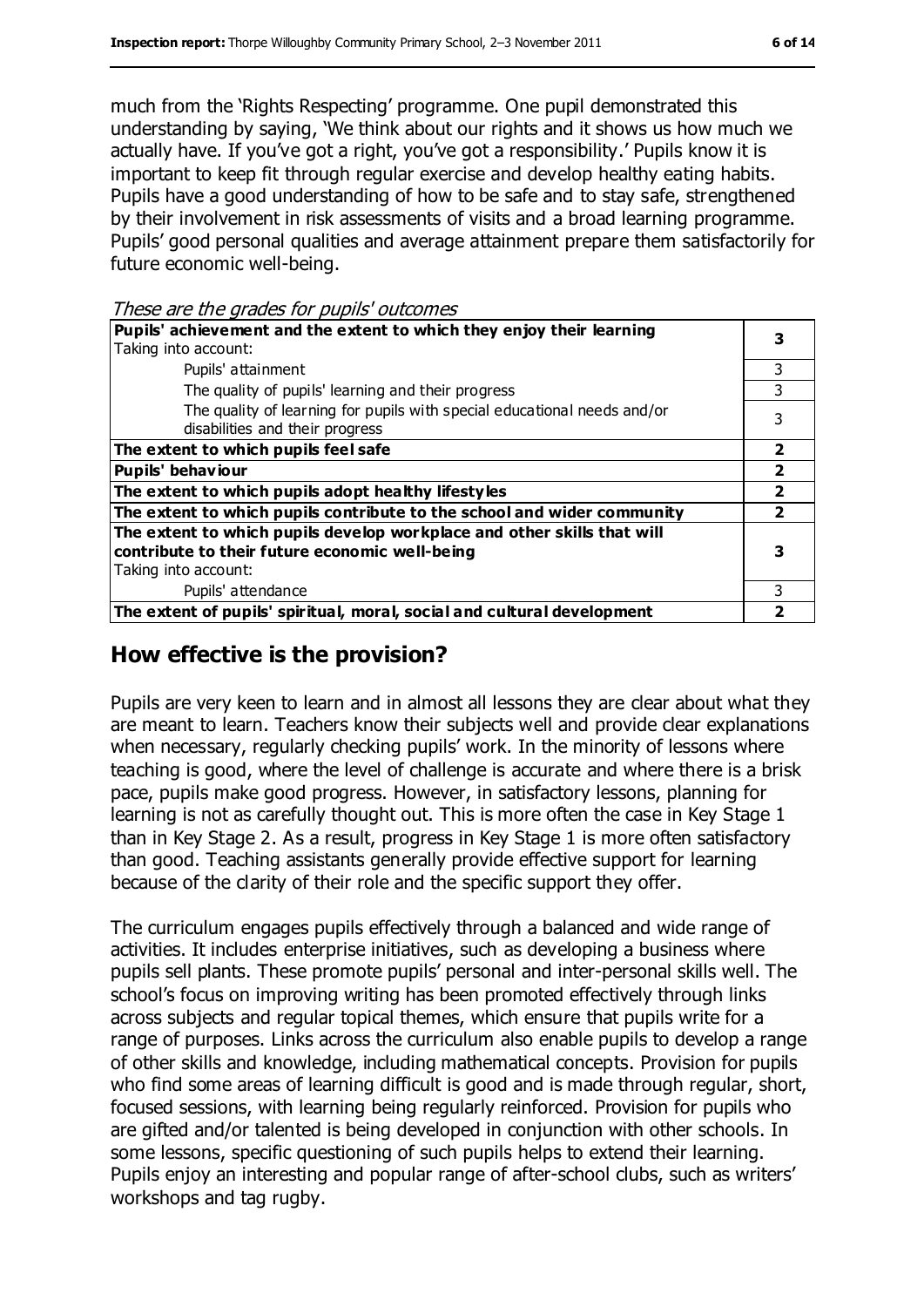The well-being of all pupils is fundamental to the school's work. Pupils feel secure within a very caring and nurturing environment. Those who may be vulnerable are supported carefully and very appropriately by the staff, so that they can manage their difficulties and settle to learning. 'The Lighthouse,' which provides purpose-built accommodation for pupils with communication and interaction needs, provides specific individual support which promotes their confidence and self-esteem, as well as improving communication. Attendance issues are handled firmly, yet sensitively, with the result that the rate of attendance is improving. Effective partnerships with agencies and with parents and carers add to the good impact of the school's work in modifying pupils' attitudes and promoting their self-esteem. Transition is planned carefully to enable the pupils to manage new situations.

These are the grades for the quality of provision

| The quality of teaching                                                  |  |
|--------------------------------------------------------------------------|--|
| Taking into account:                                                     |  |
| The use of assessment to support learning                                |  |
| The extent to which the curriculum meets pupils' needs, including, where |  |
| relevant, through partnerships                                           |  |
| The effectiveness of care, guidance and support                          |  |

## **How effective are leadership and management?**

Through valuing the staff and involving them in moving the school forward, the headteacher empowers every member of staff to strengthen their skills, leading to their good commitment to school improvement. Senior and middle leaders show a good understanding of the strengths and weaknesses of the areas for which they have accountability. The impact of leaders and managers on improving achievement and the quality of teaching are satisfactory. Monitoring of teaching and learning is regular, but has focused more on teaching than its impact on outcomes for pupils. Inspection evidence indicates that some judgements have been over-generous. Other evidence confirms that all groups of pupils make satisfactory progress through the school, demonstrating satisfactory equality of opportunity in lessons and enrichment activities. Discrimination is not tolerated.

Governance is good. Members of the governing body oversee the school's work effectively, using their independent findings and links with school leaders to challenge the school specifically and in detail about its performance. As a consequence, they are influential in helping it to move further forward. Safeguarding meets requirements and is satisfactory.

A range of good partnerships support pupils' progress and personal development. Community cohesion is promoted satisfactorily. National and international links are developing. Links with parents and carers are highly valued by the school and evident in very regular communication between home and school, regular chances for parents and carers to volunteer their views and crucially, their growing involvement in their children's learning and progress.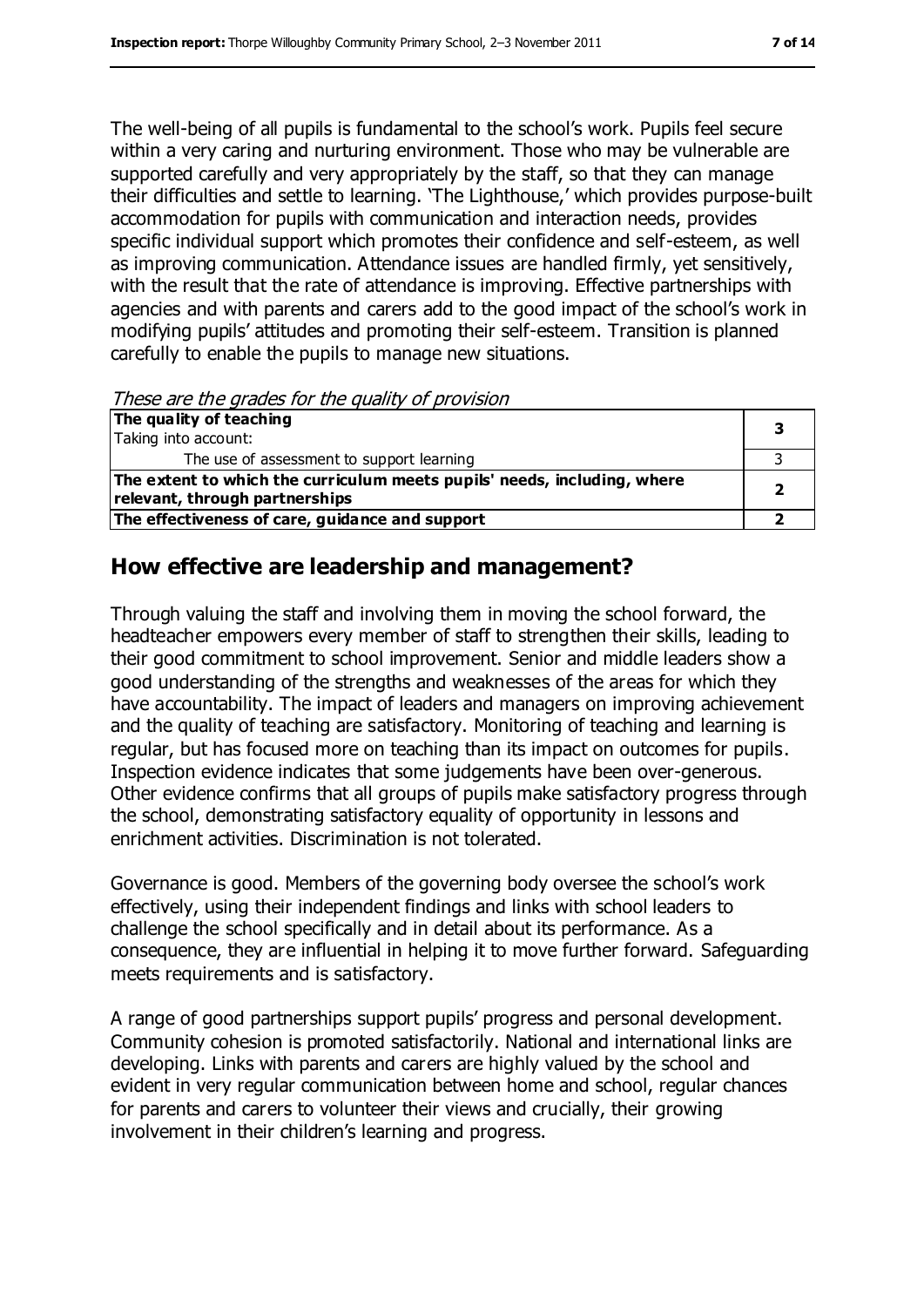| The effectiveness of leadership and management in embedding ambition and<br>driving improvement                                                                     |   |
|---------------------------------------------------------------------------------------------------------------------------------------------------------------------|---|
| Taking into account:                                                                                                                                                |   |
| The leadership and management of teaching and learning                                                                                                              | 3 |
| The effectiveness of the governing body in challenging and supporting the<br>school so that weaknesses are tackled decisively and statutory responsibilities<br>met |   |
| The effectiveness of the school's engagement with parents and carers                                                                                                | 2 |
| The effectiveness of partnerships in promoting learning and well-being                                                                                              |   |
| The effectiveness with which the school promotes equality of opportunity and<br>tackles discrimination                                                              |   |
| The effectiveness of safeguarding procedures                                                                                                                        | 3 |
| The effectiveness with which the school promotes community cohesion                                                                                                 | 3 |
| The effectiveness with which the school deploys resources to achieve value for<br>money                                                                             |   |

#### **Early Years Foundation Stage**

Children settle quickly into school and learning, helped considerably by good personal and professional links with the child care centre and with parents and carers. There is wide variation in children's levels of knowledge and skills in communication, language and literacy and in calculation when they start school and these are prioritised in planning for learning.

Children enjoy playing and learning, both inside and outdoors, and make good progress, including in learning independently. They behave well, guided by the kindness of staff and their modelling of respect and fairness. However, the outside area does not yet provide the rich environment for learning found indoors. During the inspection, an activity entitled 'What's that in the corner?' resulted in the children practising their speaking, listening and writing skills excitedly as they considered how a huge egg had got into their room! In an activity about shapes, the children were encouraged not only to identify shapes but also to describe them in terms of size and different lengths. One boy observed a triangle and said, 'Their sides aren't the same length.'

The Early Years Foundation Stage leader provides a clear sense of purpose and direction to learning, and continuity into Year 1. Accurate understanding of the children's needs and interests results in regular individual tasks, within topic-based learning, which accelerate progress. Records of children's learning are comprehensive and compiled through regular and specific observations of their actions and words.

These are the grades for the Early Years Foundation Stage

| Overall effectiveness of the Early Years Foundation stage                             |  |  |
|---------------------------------------------------------------------------------------|--|--|
| Taking into account:                                                                  |  |  |
| Outcomes for children in the Early Years Foundation Stage                             |  |  |
| The quality of provision in the Early Years Foundation Stage                          |  |  |
| The effectiveness of leadership and management in the Early Years Foundation<br>Stage |  |  |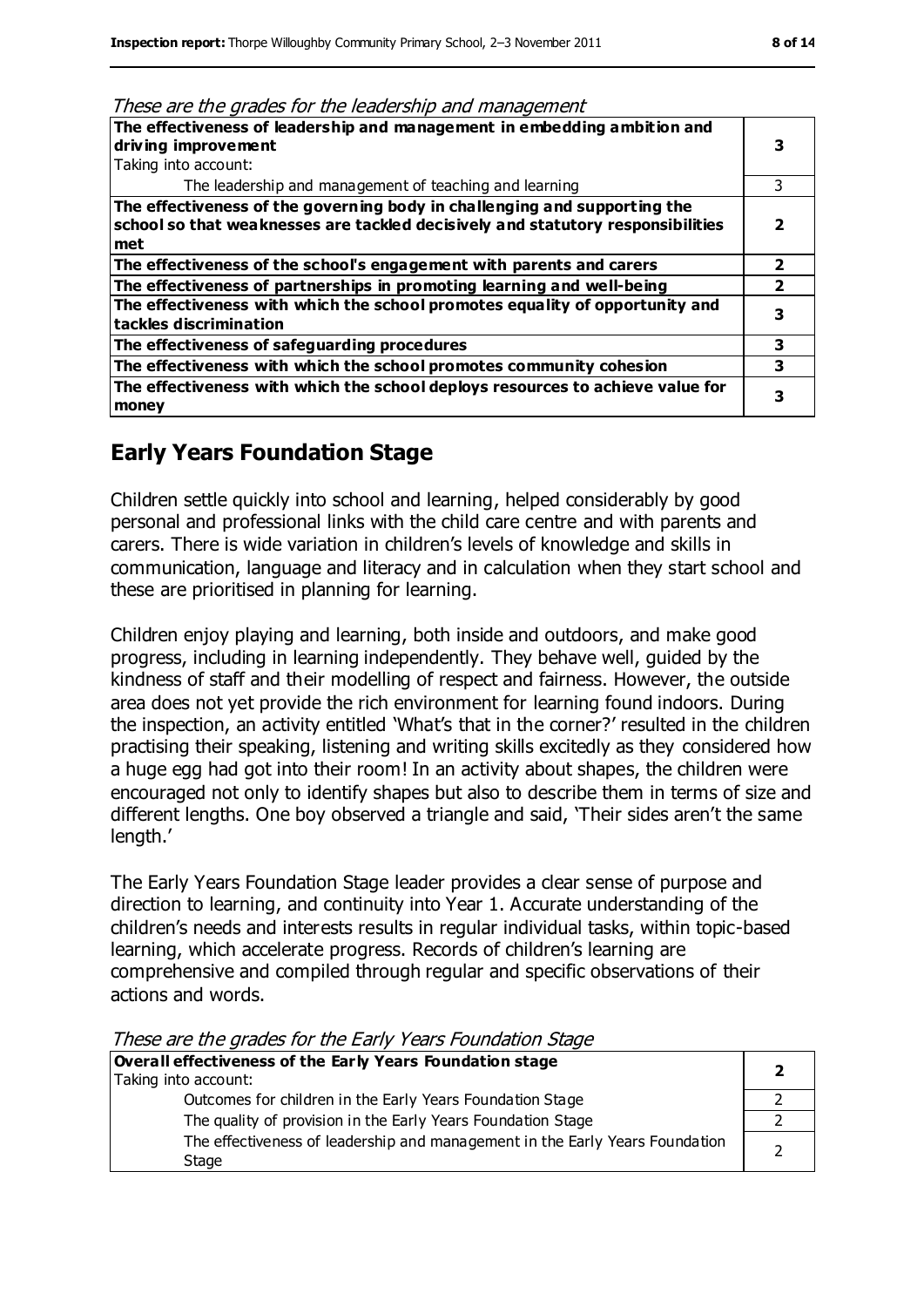#### **Views of parents and carers**

Almost all respondents to the questionnaire supported every aspect of the school's work. A few parents and carers added comments, which were mostly positive, praising 'the safe and caring school,' its provision for children from many different backgrounds and the quality of transition into the school. Individual concerns about challenge in mathematics teaching and more explicit grading of attainment in reports were raised. The inspection team found that the school is addressing the level of challenge in mathematics tasks and is continuing to refine the content of reports to parents and carers about their children's education.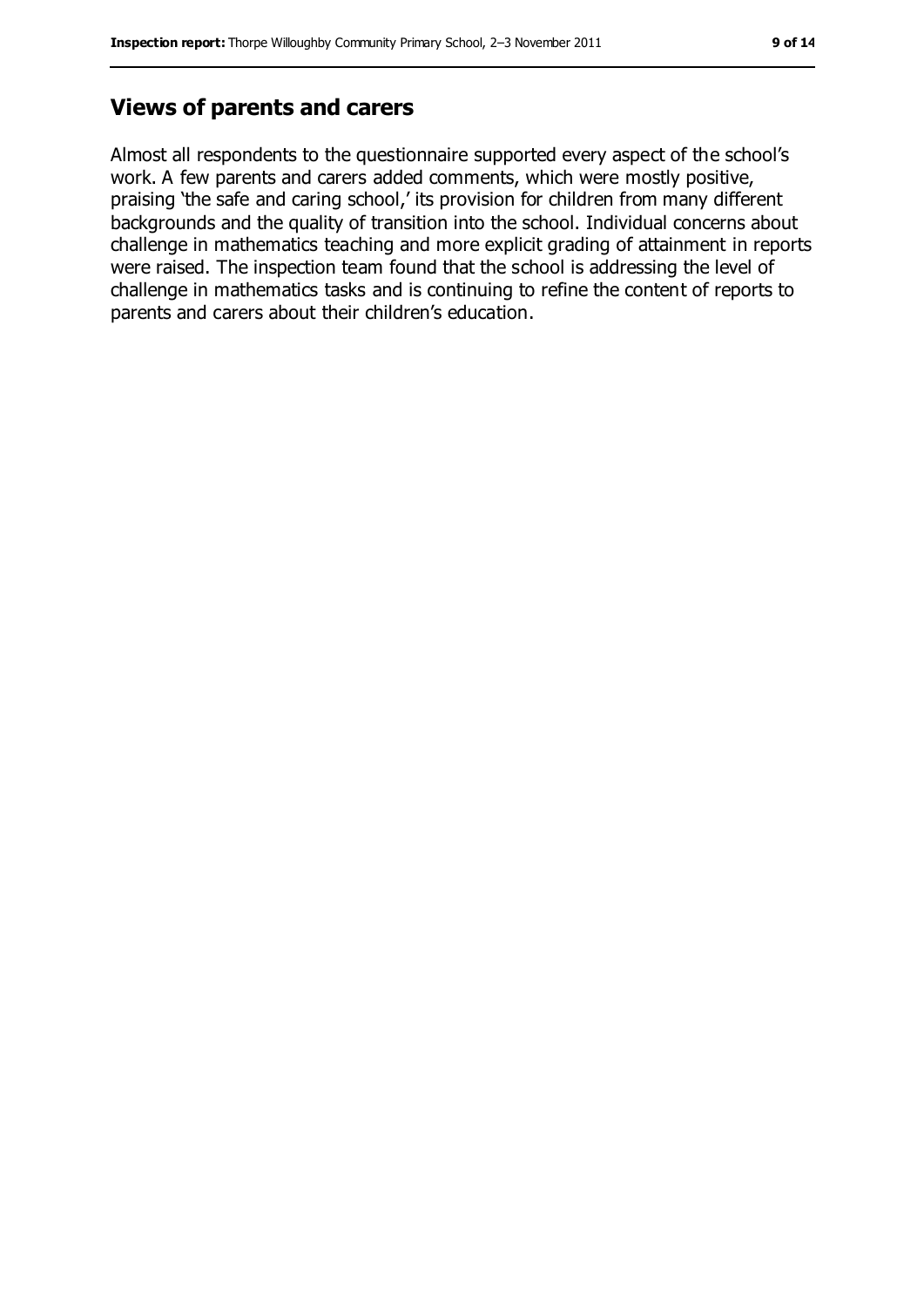# **Responses from parents and carers to Ofsted's questionnaire**

Ofsted invited all the registered parents and carers of pupils registered at Thorpe Willoughby Community Primary School to complete a questionnaire about their views of the school. In the questionnaire, parents and carers were asked to record how strongly they agreed with 13

statements about the school.

The inspection team received 67 completed questionnaires by the end of the on-site inspection. In total, there are 260 pupils registered at the school.

| <b>Statements</b>                                                                                                                                                                                                                                       | <b>Strongly</b><br>agree |               | <b>Agree</b> |               | <b>Disagree</b> |               | <b>Strongly</b><br>disagree |                |
|---------------------------------------------------------------------------------------------------------------------------------------------------------------------------------------------------------------------------------------------------------|--------------------------|---------------|--------------|---------------|-----------------|---------------|-----------------------------|----------------|
|                                                                                                                                                                                                                                                         | <b>Total</b>             | $\frac{9}{6}$ | <b>Total</b> | $\frac{1}{2}$ | <b>Total</b>    | $\frac{0}{0}$ | <b>Total</b>                | %              |
| My child enjoys school                                                                                                                                                                                                                                  | 45                       | 67            | 21           | 31            | 0               | $\mathbf 0$   | 0                           | 0              |
| The school keeps my child<br>safe                                                                                                                                                                                                                       | 52                       | 78            | 15           | 22            | 0               | $\mathbf 0$   | $\mathbf 0$                 | 0              |
| The school informs me<br>about my child's progress                                                                                                                                                                                                      | 42                       | 63            | 24           | 36            | $\mathbf{1}$    | $\mathbf{1}$  | $\mathbf 0$                 | 0              |
| My child is making enough<br>progress at this school                                                                                                                                                                                                    | 36                       | 54            | 27           | 40            | $\overline{2}$  | 3             | $\mathbf 0$                 | 0              |
| The teaching is good at<br>this school                                                                                                                                                                                                                  | 39                       | 58            | 28           | 42            | 0               | $\mathbf 0$   | $\mathbf 0$                 | 0              |
| The school helps me to<br>support my child's learning                                                                                                                                                                                                   | 34                       | 51            | 30           | 45            | $\mathbf{1}$    | $\mathbf{1}$  | $\mathbf 0$                 | 0              |
| The school helps my child<br>to have a healthy lifestyle                                                                                                                                                                                                | 30                       | 45            | 37           | 55            | 0               | $\mathbf 0$   | $\mathbf 0$                 | 0              |
| The school makes sure that<br>my child is well prepared<br>for the future (for example<br>changing year group,<br>changing school, and for<br>children who are finishing<br>school, entering further or<br>higher education, or<br>entering employment) | 39                       | 58            | 26           | 39            | $\mathbf{1}$    | $\mathbf{1}$  | $\mathbf 0$                 | 0              |
| The school meets my<br>child's particular needs                                                                                                                                                                                                         | 39                       | 58            | 24           | 36            | $\overline{2}$  | 3             | $\mathbf 0$                 | 0              |
| The school deals effectively<br>with unacceptable<br>behaviour                                                                                                                                                                                          | 34                       | 51            | 32           | 48            | 0               | $\mathbf 0$   | $\mathbf 0$                 | 0              |
| The school takes account<br>of my suggestions and<br>concerns                                                                                                                                                                                           | 30                       | 45            | 35           | 52            | $\mathbf{1}$    | $\mathbf{1}$  | $\mathbf 0$                 | $\overline{0}$ |
| The school is led and<br>managed effectively                                                                                                                                                                                                            | 39                       | 58            | 27           | 40            | 0               | $\mathbf 0$   | $\mathbf 0$                 | 0              |
| Overall, I am happy with<br>my child's experience at<br>this school                                                                                                                                                                                     | 44                       | 66            | 23           | 34            | 0               | 0             | $\mathbf 0$                 | 0              |

The table above summarises the responses that parents and carers made to each statement. The percentages indicate the proportion of parents and carers giving that response out of the total number of completed questionnaires. Where one or more parents and carers chose not to answer a particular question, the percentages will not add up to 100%.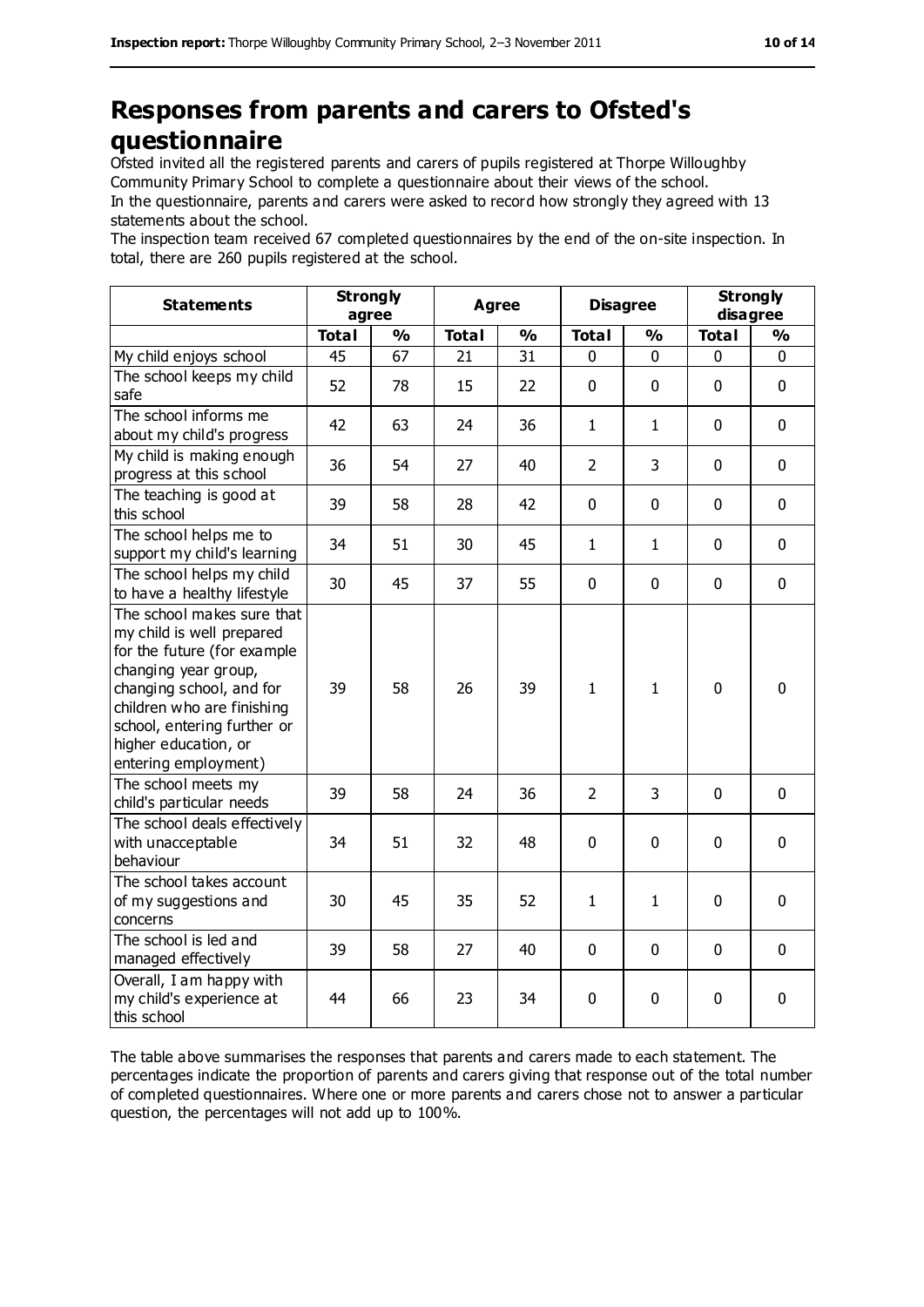## **Glossary**

## **What inspection judgements mean**

| <b>Grade</b> | <b>Judgement</b> | <b>Description</b>                                                                                                                                                                                                               |
|--------------|------------------|----------------------------------------------------------------------------------------------------------------------------------------------------------------------------------------------------------------------------------|
| Grade 1      | Outstanding      | These features are highly effective. An outstanding<br>school provides exceptionally well for all its pupils'<br>needs.                                                                                                          |
| Grade 2      | Good             | These are very positive features of a school. A school<br>that is good is serving its pupils well.                                                                                                                               |
| Grade 3      | Satisfactory     | These features are of reasonable quality. A<br>satisfactory school is providing adequately for its<br>pupils.                                                                                                                    |
| Grade 4      | Inadequate       | These features are not of an acceptable standard. An<br>inadequate school needs to make significant<br>improvement in order to meet the needs of its pupils.<br>Ofsted inspectors will make further visits until it<br>improves. |

#### **Overall effectiveness of schools**

|                          | Overall effectiveness judgement (percentage of schools) |      |                     |                   |
|--------------------------|---------------------------------------------------------|------|---------------------|-------------------|
| <b>Type of</b><br>school | <b>Outstanding</b>                                      | Good | <b>Satisfactory</b> | <b>Inadequate</b> |
| Nursery schools          | 43                                                      | 47   | 10                  |                   |
| Primary schools          | 6                                                       | 46   | 42                  | 6                 |
| Secondary<br>schools     | 14                                                      | 36   | 41                  | 9                 |
| Sixth forms              | 15                                                      | 42   | 41                  | 3                 |
| Special schools          | 30                                                      | 48   | 19                  |                   |
| Pupil referral<br>units  | 14                                                      | 50   | 31                  | 5                 |
| All schools              | 10                                                      | 44   | 39                  |                   |

New school inspection arrangements were introduced on 1 September 2009. This means that inspectors now make some additional judgements that were not made previously.

The data in the table above is for the period 1 September 2010 to 08 April 2011 and are consistent with the latest published official statistics about maintained school inspection outcomes (see [www.ofsted.gov.uk\)](http://www.ofsted.gov.uk/).

The sample of schools inspected during 2010/11 was not representative of all schools nationally, as weaker schools are inspected more frequently than good or outstanding schools.

Percentages are rounded and do not always add exactly to 100. Sixth form figures reflect the judgements made for the overall effectiveness of the sixth form in secondary schools, special schools and pupil referral units.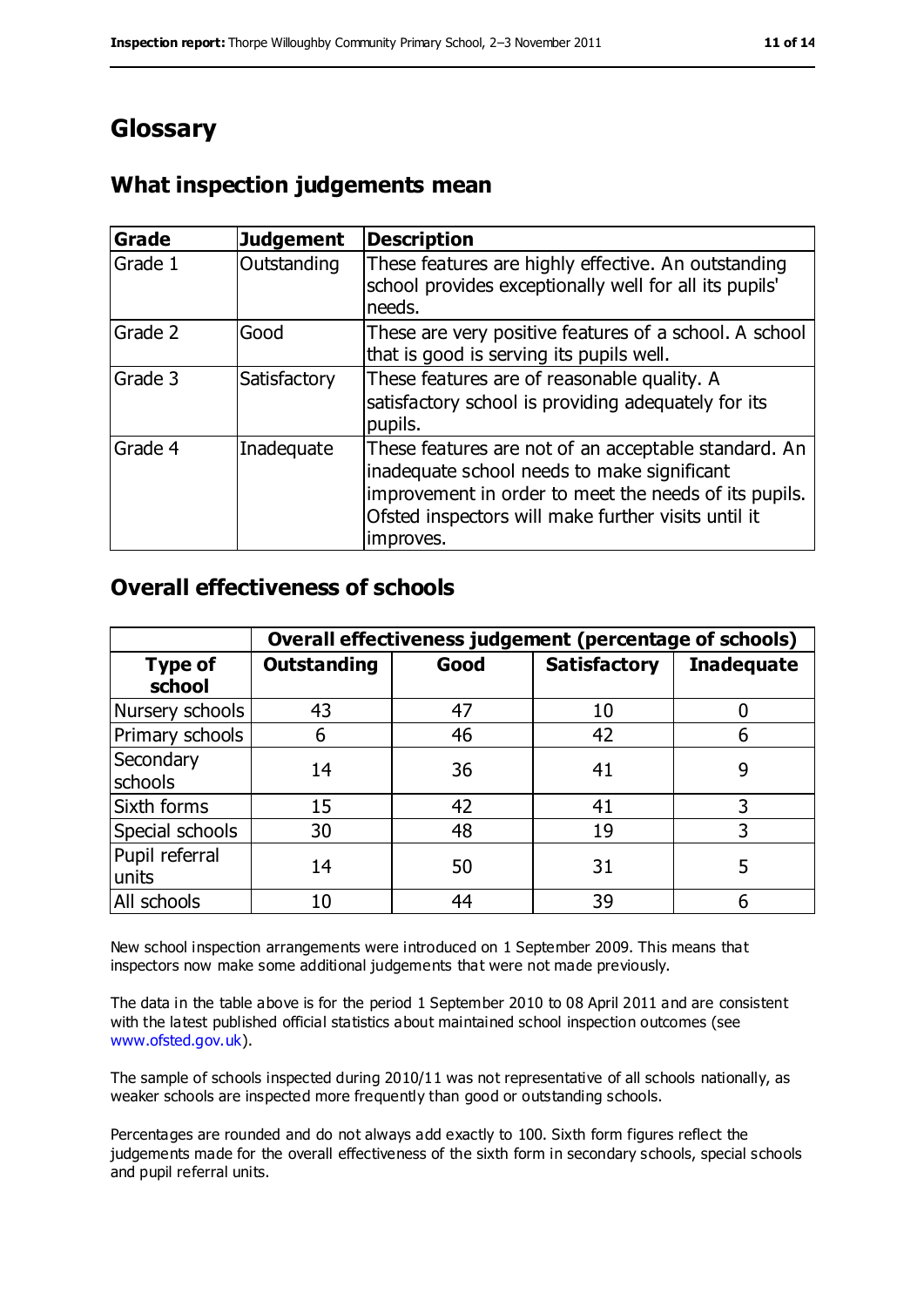# **Common terminology used by inspectors**

| Achievement:                  | the progress and success of a pupil in their<br>learning, development or training.                                                                                                                                                                                                                                 |  |  |
|-------------------------------|--------------------------------------------------------------------------------------------------------------------------------------------------------------------------------------------------------------------------------------------------------------------------------------------------------------------|--|--|
| Attainment:                   | the standard of the pupils' work shown by test<br>and examination results and in lessons.                                                                                                                                                                                                                          |  |  |
| Capacity to improve:          | the proven ability of the school to continue<br>improving. Inspectors base this judgement on<br>what the school has accomplished so far and on<br>the quality of its systems to maintain<br>improvement.                                                                                                           |  |  |
| Leadership and management:    | the contribution of all the staff with<br>responsibilities, not just the headteacher, to<br>identifying priorities, directing and motivating staff<br>and running the school.                                                                                                                                      |  |  |
| Learning:                     | how well pupils acquire knowledge, develop their<br>understanding, learn and practise skills and are<br>developing their competence as learners.                                                                                                                                                                   |  |  |
| <b>Overall effectiveness:</b> | inspectors form a judgement on a school's overall<br>effectiveness based on the findings from their<br>inspection of the school. The following<br>judgements, in particular, influence what the<br>overall effectiveness judgement will be.                                                                        |  |  |
|                               | The school's capacity for sustained<br>■<br>improvement.<br>Outcomes for individuals and groups of<br>pupils.<br>The quality of teaching.<br>The extent to which the curriculum meets<br>pupils' needs, including, where relevant,<br>through partnerships.<br>The effectiveness of care, guidance and<br>support. |  |  |
| Progress:                     | the rate at which pupils are learning in lessons<br>and over longer periods of time. It is often<br>measured by comparing the pupils' attainment at<br>the end of a key stage with their attainment when<br>they started.                                                                                          |  |  |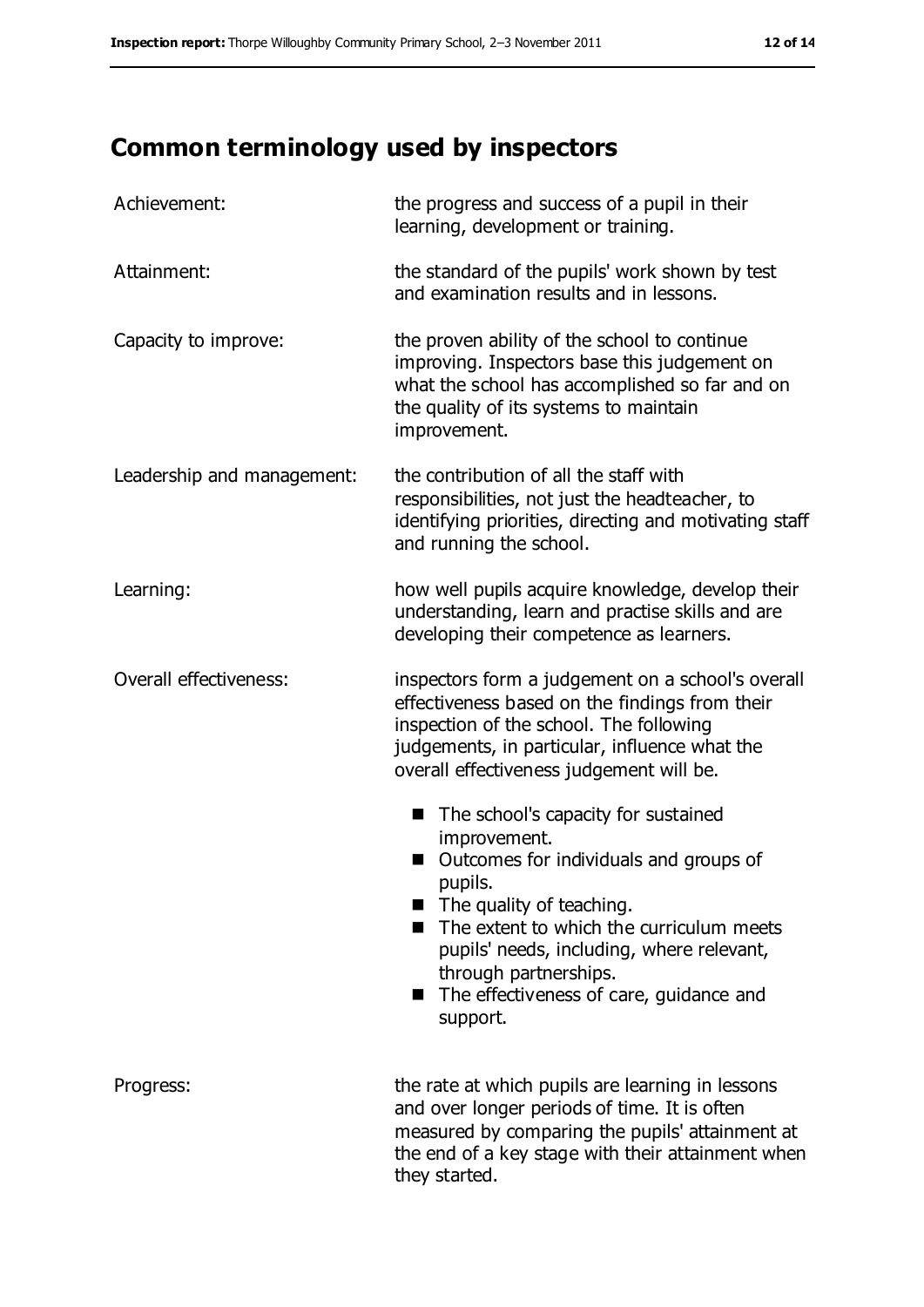#### **This letter is provided for the school, parents and carers to share with their children. It describes Ofsted's main findings from the inspection of their school.**



4 November 2011

Dear Pupils

#### **Inspection of Thorpe Willoughby Community Primary School, Selby YO8 9NX**

On behalf of the inspection team, thank you for welcoming us to your school when we visited you recently. We enjoyed watching you learning and playing and were delighted that you enjoy school and learning. It was helpful to hear your thoughts about your school, which have been taken into account in the judgements that we have made.

You go to a satisfactory school. You make satisfactory progress in English and mathematics through the school. You reach broadly average standards in your work. Some teaching is good and in those lessons you make good progress. Overall, however, teaching is satisfactory. Children in the Early Years Foundation Stage make good progress because teaching for them is good.

The good curriculum gives you lots of interesting activities. It also enables you to develop good personal skills and to understand the importance of having a healthy lifestyle. Your enterprise skills are developing well. You behave well and get on well together, in this caring school, and you feel secure there. Your headteacher and the staff are working hard to move the school forward. Some improvements need to be made to help this to happen. To raise the levels that you reach, more teaching needs to be good. We have asked the school's leaders and teachers to make sure that there is good challenge in your work and that teaching always moves your learning along briskly. We have also asked them to focus more on what you are learning when they are checking how well you are doing.

We hope you will all support the staff in making these improvements by working as hard as you can.

Yours sincerely,

Lynne Blakelock Lead inspector